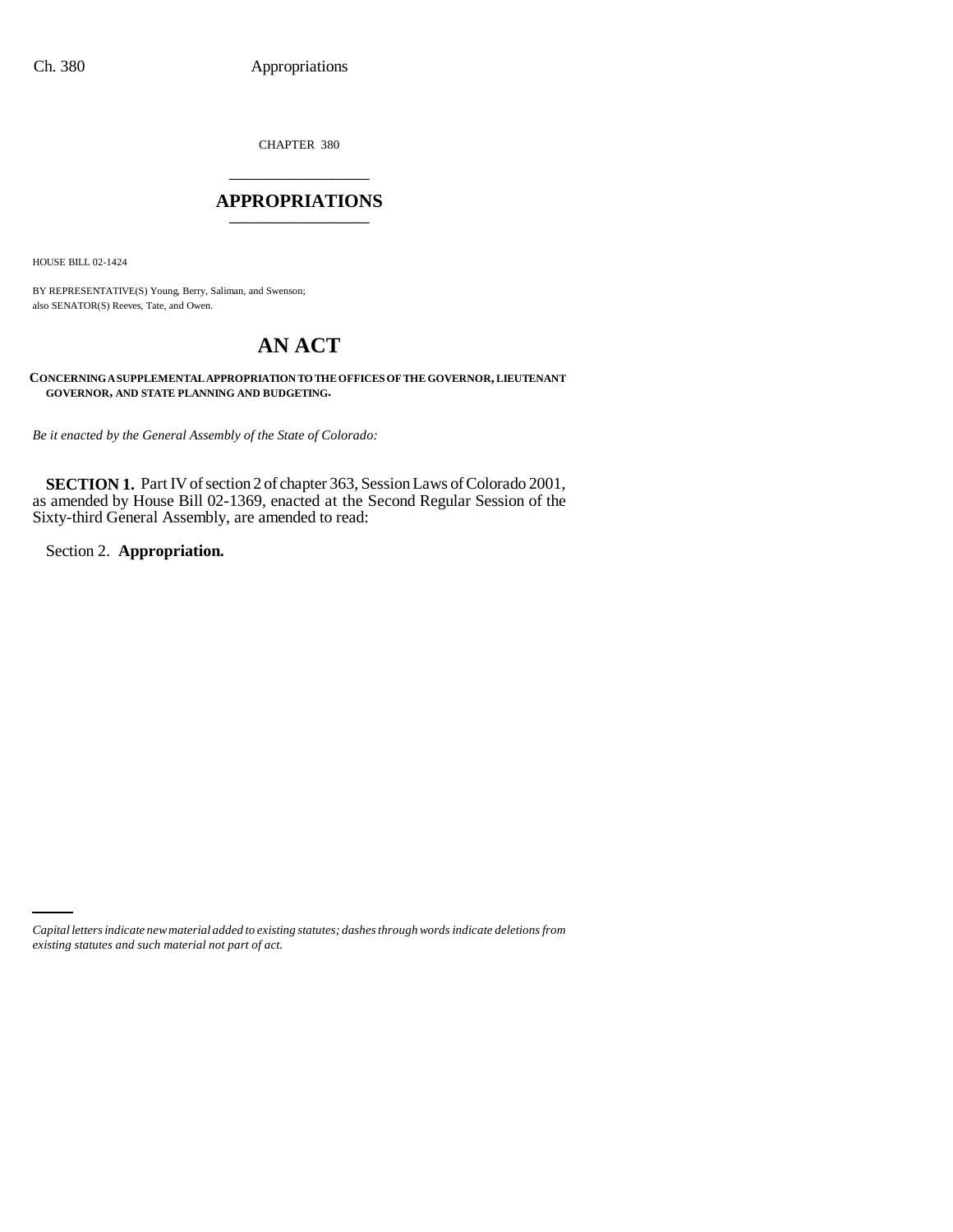| Ch. 380 | Appropriations |
|---------|----------------|
|         |                |

|                                                                                  |                                      |                                                                      | APPROPRIATION FROM            |                                                |                             |                                       |                                |  |
|----------------------------------------------------------------------------------|--------------------------------------|----------------------------------------------------------------------|-------------------------------|------------------------------------------------|-----------------------------|---------------------------------------|--------------------------------|--|
|                                                                                  | <b>ITEM &amp;</b><br><b>SUBTOTAL</b> | <b>TOTAL</b>                                                         | <b>GENERAL</b><br><b>FUND</b> | <b>GENERAL</b><br><b>FUND</b><br><b>EXEMPT</b> | <b>CASH</b><br><b>FUNDS</b> | CASH<br><b>FUNDS</b><br><b>EXEMPT</b> | <b>FEDERAL</b><br><b>FUNDS</b> |  |
|                                                                                  | \$                                   | \$                                                                   | \$                            | \$                                             | \$                          | \$                                    | \$                             |  |
|                                                                                  |                                      |                                                                      | <b>PART IV</b>                |                                                |                             |                                       |                                |  |
|                                                                                  |                                      | <b>GOVERNOR - LIEUTENANT GOVERNOR - STATE PLANNING AND BUDGETING</b> |                               |                                                |                             |                                       |                                |  |
| (1) OFFICE OF THE<br>GOVERNOR <sup>26</sup>                                      |                                      |                                                                      |                               |                                                |                             |                                       |                                |  |
| (A) Governor's Office                                                            |                                      |                                                                      |                               |                                                |                             |                                       |                                |  |
| Administration of                                                                |                                      |                                                                      |                               |                                                |                             |                                       |                                |  |
| Governor's Office and<br>Residence <sup>27</sup>                                 | 2,318,324                            |                                                                      | 2,246,554                     |                                                |                             | $71,770(T)^a$                         |                                |  |
|                                                                                  | 2,283,982                            |                                                                      | 2,212,212                     |                                                |                             |                                       |                                |  |
|                                                                                  |                                      |                                                                      | (39.0 FTE)                    |                                                |                             |                                       |                                |  |
| Discretionary Fund                                                               | 20,000                               |                                                                      | 20,000                        |                                                |                             |                                       |                                |  |
| <b>Mansion Activity Fund</b>                                                     | 110,000                              |                                                                      |                               |                                                | 90,000 <sup>b</sup>         | $20,000$ <sup>c</sup>                 |                                |  |
|                                                                                  | 2,448,324                            |                                                                      |                               |                                                |                             |                                       |                                |  |
|                                                                                  | 2,413,982                            |                                                                      |                               |                                                |                             |                                       |                                |  |
| <sup>a</sup> This amount shall be from indirect cost recoveries.                 |                                      |                                                                      |                               |                                                |                             |                                       |                                |  |
| <sup>b</sup> This amount shall be from rental fees.                              |                                      |                                                                      |                               |                                                |                             |                                       |                                |  |
| <sup>c</sup> This amount shall be from rental fees received from exempt sources. |                                      |                                                                      |                               |                                                |                             |                                       |                                |  |
| (B) Special Purpose                                                              |                                      |                                                                      |                               |                                                |                             |                                       |                                |  |
| Health, Life, and Dental                                                         | 252,345                              |                                                                      | 208,820                       |                                                |                             | $39,685(T)^a$                         | 3,840                          |  |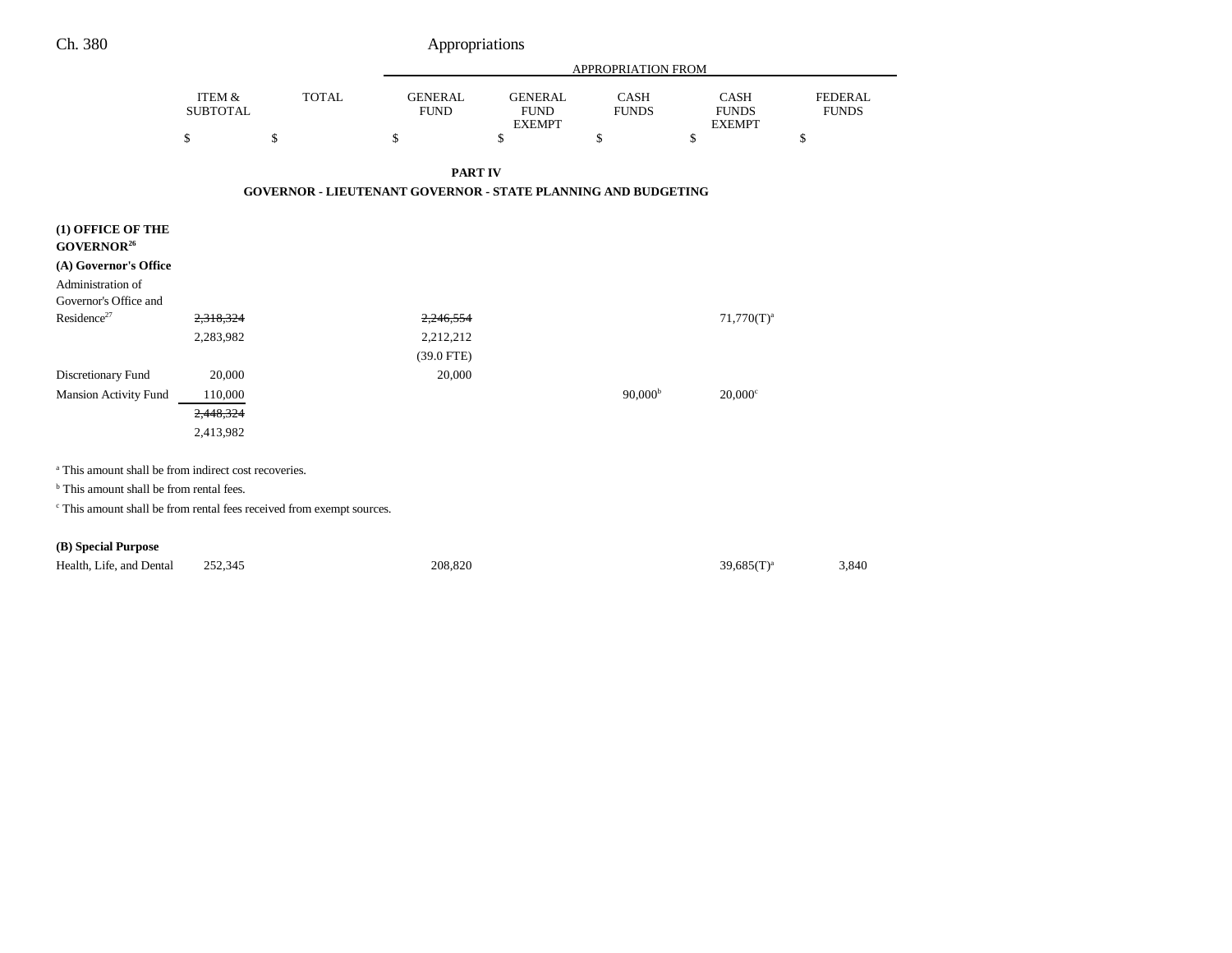| Short-term Disability       | 3,600     | 3,600   |                 |       |
|-----------------------------|-----------|---------|-----------------|-------|
| <b>Salary Survey</b>        | 341,815   | 272,611 | $64,138(T)^{a}$ | 5,066 |
|                             | 327,949   | 240,792 | $82,091(T)^{a}$ |       |
| Anniversary Increases       | 153,608   | 124,372 | $26,981(T)^{a}$ | 2,255 |
| Workers' Compensation       | 1,681     | 1,681   |                 |       |
| Legal Services for 1,391    |           |         |                 |       |
| hours                       | 80,463    | 80,463  |                 |       |
| <b>Purchase of Services</b> |           |         |                 |       |
| from Computer Center        | 6,383     | 6,383   |                 |       |
| Payment to Risk             |           |         |                 |       |
| Management and              |           |         |                 |       |
| <b>Property Funds</b>       | 12,355    | 12,355  |                 |       |
| Capitol Complex Leased      |           |         |                 |       |
| Space                       | 197,351   | 197,351 |                 |       |
|                             | 1,049,601 |         |                 |       |
|                             | 1,035,735 |         |                 |       |
|                             |           |         |                 |       |

<sup>a</sup> These amounts OF THESE AMOUNTS, \$130,804 shall be from DEPARTMENTAL indirect cost recoveries AND \$17,953 SHALL BE FROM INDIRECT COST RECOVERIES COLLECTED FROM THE STATE HIGHWAY FUND BY THE DEPARTMENT OF TRANSPORTATION PURSUANT TO SECTION 43-1-113(8)(a), C.R.S.

| $(C)$ Other Programs and Grants <sup>27</sup> |            |
|-----------------------------------------------|------------|
| Program Administration 21,000,000             |            |
| Legal Services for 230                        |            |
| hours                                         | 13,439     |
|                                               | 21,013,439 |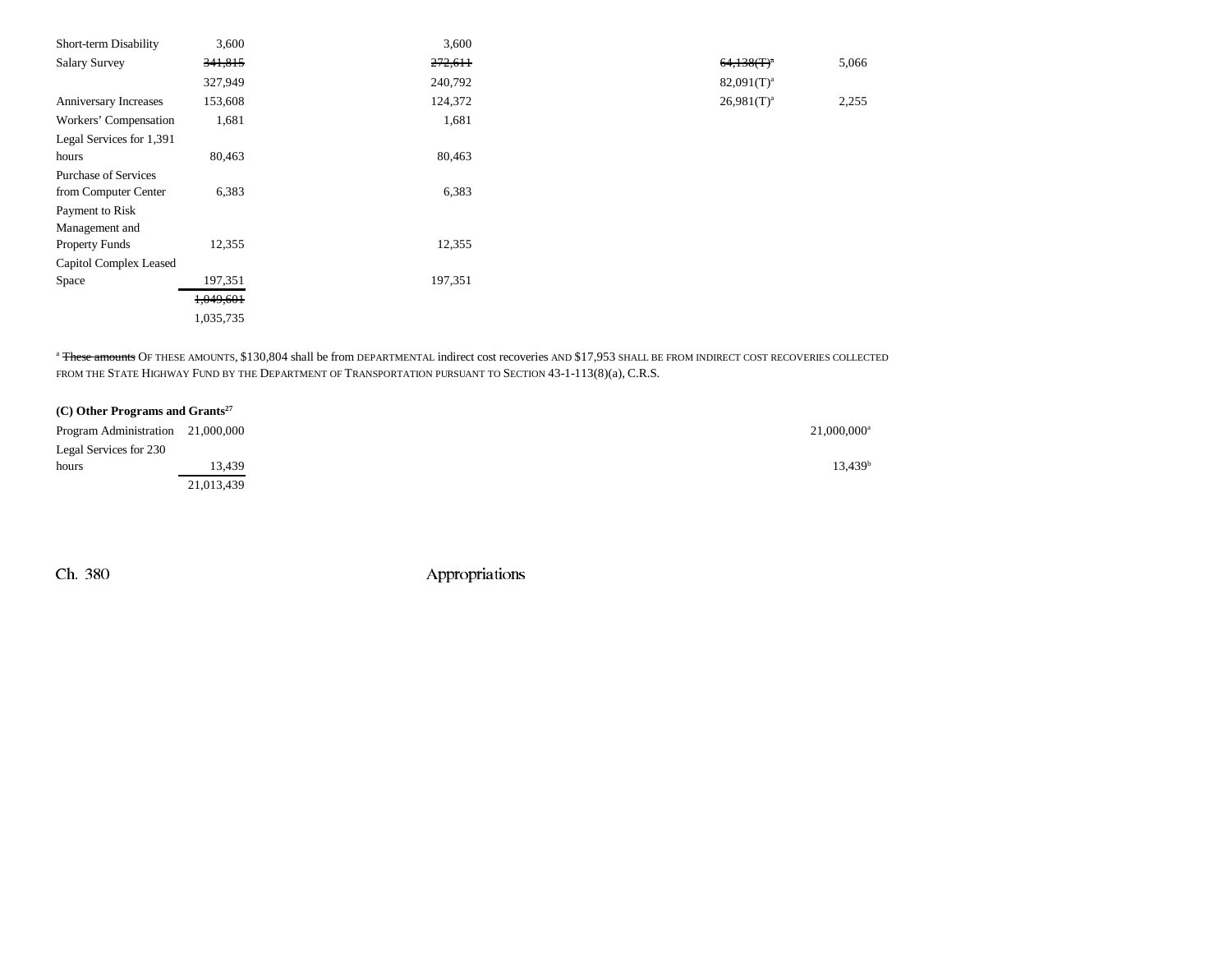## Ch. 380 Appropriations

|                 |       |                | APPROPRIATION FROM |              |               |              |  |  |
|-----------------|-------|----------------|--------------------|--------------|---------------|--------------|--|--|
|                 |       |                |                    |              |               |              |  |  |
| ITEM &          | TOTAL | <b>GENERAL</b> | <b>GENERAL</b>     | CASH         | CASH          | FEDERAL      |  |  |
| <b>SUBTOTAL</b> |       | <b>FUND</b>    | <b>FUND</b>        | <b>FUNDS</b> | <b>FUNDS</b>  | <b>FUNDS</b> |  |  |
|                 |       |                | <b>EXEMPT</b>      |              | <b>EXEMPT</b> |              |  |  |
| S               |       | мD             |                    |              |               |              |  |  |

<sup>a</sup> This amount includes federal grants estimated to be received by the Governor's Office for the Office of Energy Conservation, the School-to-Career program, the Headstart Program, the Workforce Coordinating Council, and other initiatives, and is included for informational purposes only.

b This amount shall be for legal services for the Office of Energy Conservation, and is included for informational purposes only.

| 24,511,364 |
|------------|
| 24,463,156 |

### **(2) OFFICE OF THE LIEUTENANT GOVERNOR**

| Administration       | 192,769 |         | 192,769        |                 |
|----------------------|---------|---------|----------------|-----------------|
|                      | 189,772 |         | 189,772        |                 |
|                      |         |         | $(3.0$ FTE)    |                 |
| Discretionary Fund   | 5,000   |         | 5,000          |                 |
| Commission of Indian |         |         |                |                 |
| Affairs              | 78,543  |         | 77,043         | $1,500^{\circ}$ |
|                      | 77,376  |         | 75,876         |                 |
|                      |         |         | $(2.5$ FTE $)$ |                 |
|                      |         | 276,312 |                |                 |
|                      |         | 272,148 |                |                 |
|                      |         |         |                |                 |

a This amount shall be from private donations.

**(3) OFFICE OF STATE PLANNING AND BUDGETING26, 28, 29, 30, 30a**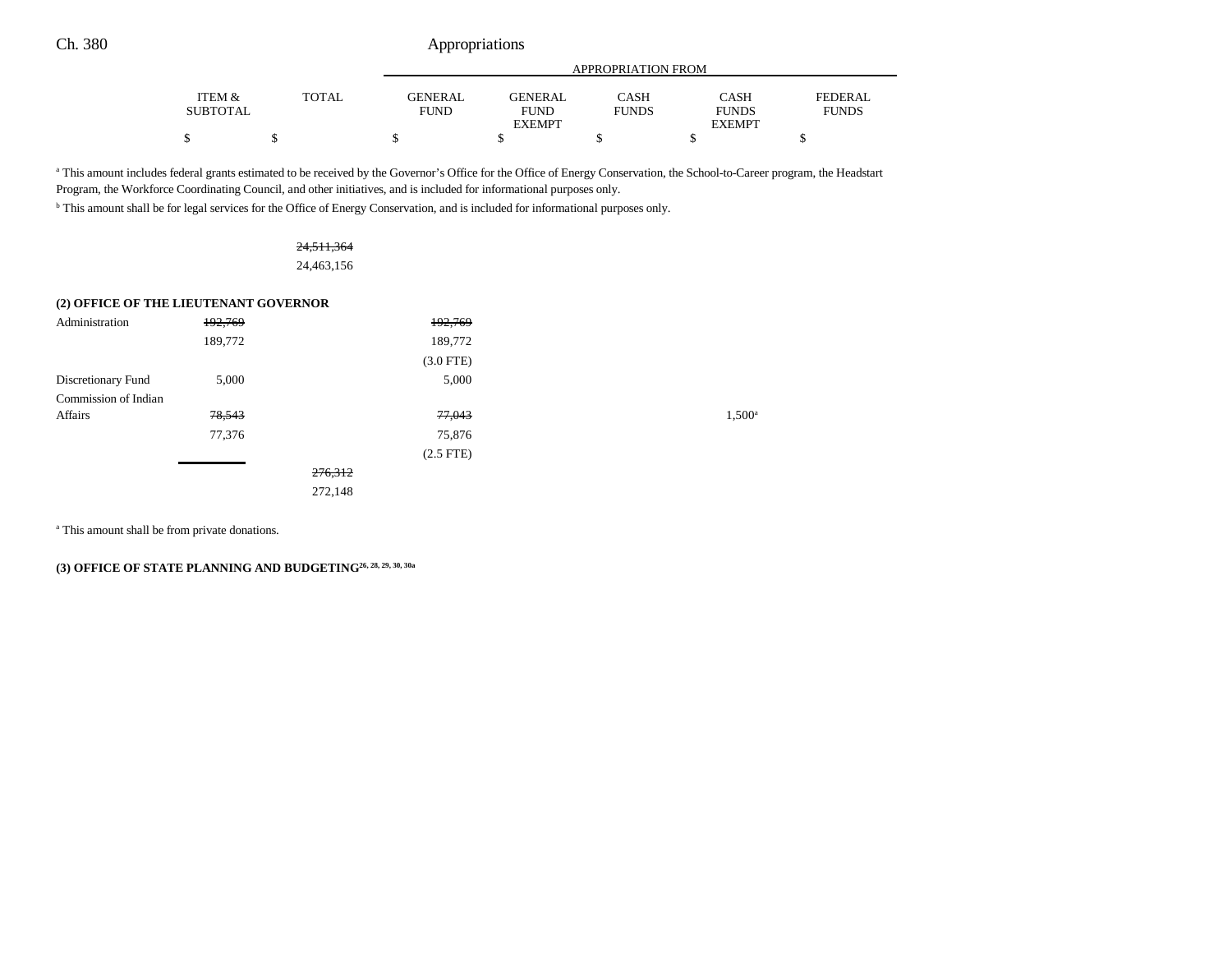| <b>Personal Services</b>    | 1,196,877 |           | $1,196,877(T)^4$   |
|-----------------------------|-----------|-----------|--------------------|
|                             | 1,178,924 |           | $1,178,924(T)^{a}$ |
|                             |           |           | $(19.5$ FTE)       |
| <b>Operating Expenses</b>   | 61,314    |           | $61,314(T)^a$      |
| <b>Economic Forecasting</b> |           |           |                    |
| Subscriptions               | 22,939    |           | $22,939(T)^a$      |
|                             |           | 1,281,130 |                    |
|                             |           | 1,263,177 |                    |

<sup>a</sup> These amounts shall be from indirect cost recoveries collected from the State Highway Fund by the Department of Transportation pursuant to Section 43-1-113(8)(a), C.R.S.

### **(4) ECONOMIC DEVELOPMENT PROGRAMS**

| Administration                  | 362,675 | 347,886      |                    | $14,789(T)^{a}$ |
|---------------------------------|---------|--------------|--------------------|-----------------|
|                                 |         | $(6.0$ FTE)  |                    |                 |
| Vehicle Lease Payments          | 11,655  | 11,655       |                    |                 |
| <b>Leased Space</b>             | 231,540 | 231,540      |                    |                 |
| <b>Business Development</b>     | 855,313 | 840,313      | $15,000^{\rm b}$   |                 |
|                                 | 842,558 | 827,558      |                    |                 |
|                                 |         | $(10.2$ FTE) |                    |                 |
| <b>Grand Junction Satellite</b> |         |              |                    |                 |
| Office                          | 63,252  | 63,252       |                    |                 |
|                                 |         | $(1.0$ FTE)  |                    |                 |
| <b>Minority Business Office</b> | 185,737 | 180,787      | 4.950 <sup>c</sup> |                 |
|                                 | 182,843 | 177,893      |                    |                 |
|                                 |         | $(3.0$ FTE)  |                    |                 |
|                                 |         |              |                    |                 |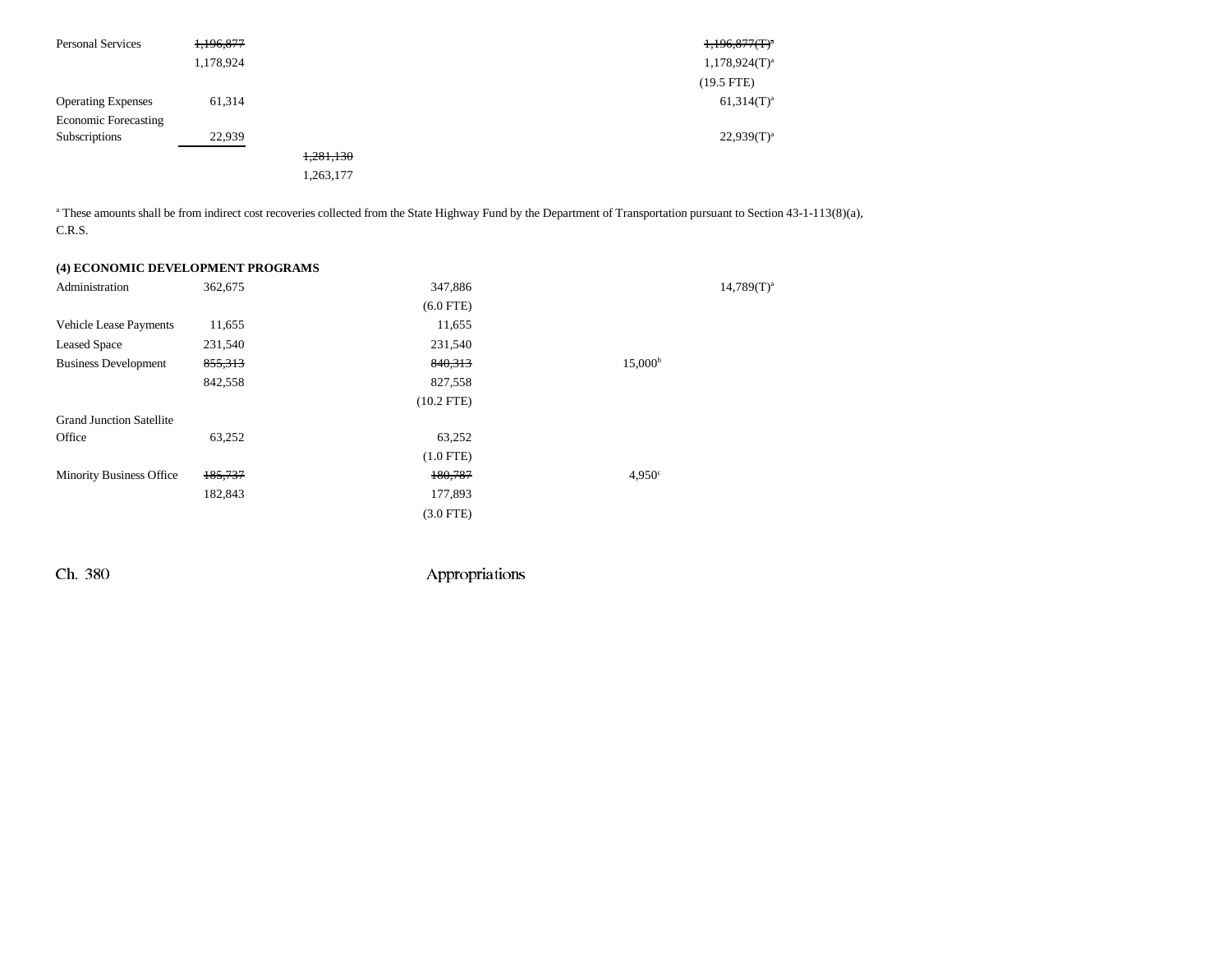## Ch. 380 Appropriations

|                                      |              | APPROPRIATION FROM            |                               |                             |                       |                                |
|--------------------------------------|--------------|-------------------------------|-------------------------------|-----------------------------|-----------------------|--------------------------------|
| <b>ITEM &amp;</b><br><b>SUBTOTAL</b> | <b>TOTAL</b> | <b>GENERAL</b><br><b>FUND</b> | <b>GENERAL</b><br><b>FUND</b> | <b>CASH</b><br><b>FUNDS</b> | CASH<br><b>FUNDS</b>  | <b>FEDERAL</b><br><b>FUNDS</b> |
| \$                                   | $\mathbb{S}$ | \$                            | \$                            | $\mathbb{S}$                | \$                    | \$                             |
|                                      |              |                               |                               |                             |                       |                                |
| 336,646                              |              | 273,515                       |                               | 24,470 <sup>b</sup>         |                       | 38,661                         |
|                                      |              | $(5.0$ FTE)                   |                               |                             |                       |                                |
|                                      |              |                               |                               |                             |                       |                                |
| 139,354                              |              | 63,923                        |                               |                             | $75,431$ <sup>d</sup> |                                |
| 138,385                              |              | 62,954                        |                               |                             |                       |                                |
|                                      |              |                               |                               |                             |                       |                                |
| 1,106,441                            |              | 60,173                        |                               |                             |                       | 1,046,268                      |
| 1,105,538                            |              | 59,270                        |                               |                             |                       |                                |
|                                      |              | $(1.0$ FTE)                   |                               |                             |                       | $(2.0$ FTE)                    |
|                                      |              |                               |                               |                             |                       |                                |
| 935,285                              |              | 885,285                       |                               | $50,000^{\rm b}$            |                       |                                |
| 921,633                              |              | 871,633                       |                               |                             |                       |                                |
|                                      |              | $(8.0$ FTE)                   |                               |                             |                       |                                |
| 668,591                              |              | 668,591°                      |                               |                             |                       |                                |
| 658,461                              |              | $658,461^e$                   |                               |                             |                       |                                |
|                                      |              |                               |                               |                             |                       |                                |
|                                      |              |                               |                               |                             |                       |                                |
| 327,783                              |              | 327,783                       |                               |                             |                       |                                |
|                                      |              | $(4.5$ FTE)                   |                               |                             |                       |                                |
|                                      |              |                               |                               | <b>EXEMPT</b>               |                       | <b>EXEMPT</b>                  |

Colorado Promotion -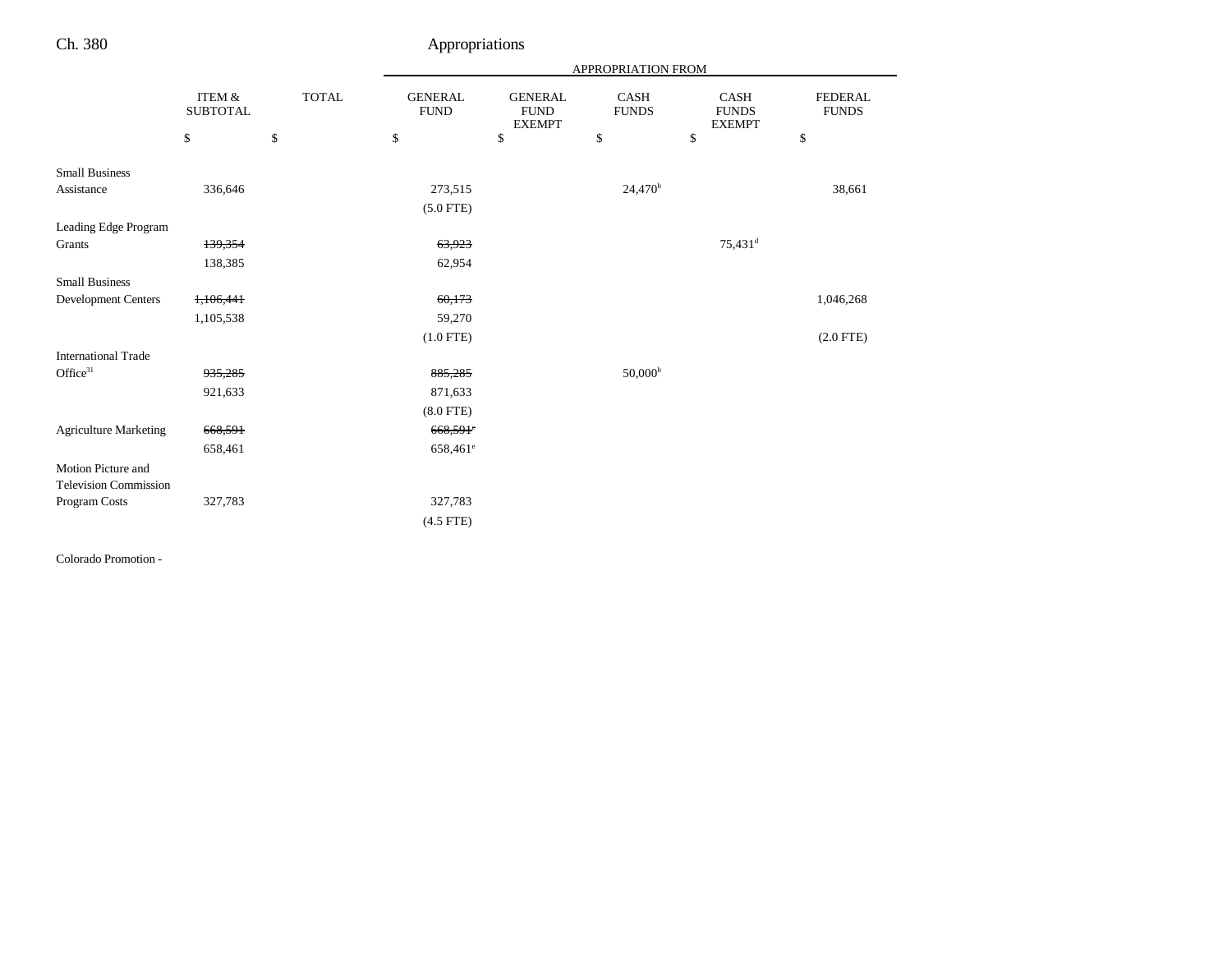| Colorado Welcome                  |           |            |                      |                      |
|-----------------------------------|-----------|------------|----------------------|----------------------|
| Centers                           | 494,968   |            | 399,555              | 95,413f              |
|                                   |           |            | $(3.3$ FTE)          |                      |
| Colorado Promotion -              |           |            |                      |                      |
| Other Program Costs               | 6,150,000 |            | 5,500,000            | 650,000 <sup>s</sup> |
|                                   | 6,050,000 |            | 5,400,000            |                      |
| Production and                    |           |            |                      |                      |
| Distribution of State             |           |            |                      |                      |
| Highway Maps                      | 90,000    |            | 90,000               |                      |
|                                   |           |            |                      |                      |
| Economic Development Commission - |           |            |                      |                      |
| General Economic                  |           |            |                      |                      |
| Incentives and                    |           |            |                      |                      |
| Marketing <sup>32</sup>           | 1,177,127 |            | 1,177,127            |                      |
|                                   | 1,148,410 |            | 1,148,410            |                      |
|                                   |           |            | $(2.0$ FTE)          |                      |
| Colorado First                    |           |            |                      |                      |
| <b>Customized Job</b>             |           |            |                      |                      |
| Training <sup>33</sup>            | 3,102,066 |            | 3,102,066            |                      |
|                                   | 3,055,065 |            | 3,055,065            |                      |
| <b>Existing Industry</b>          |           |            |                      |                      |
| Training <sup>33</sup>            | 1,113,968 |            | <del>1,113,968</del> |                      |
|                                   | 1,097,089 |            | 1,097,089            |                      |
|                                   |           | 17,352,401 |                      |                      |
|                                   |           | 17,118,501 |                      |                      |

<sup>a</sup> This amount shall be from indirect cost recoveries.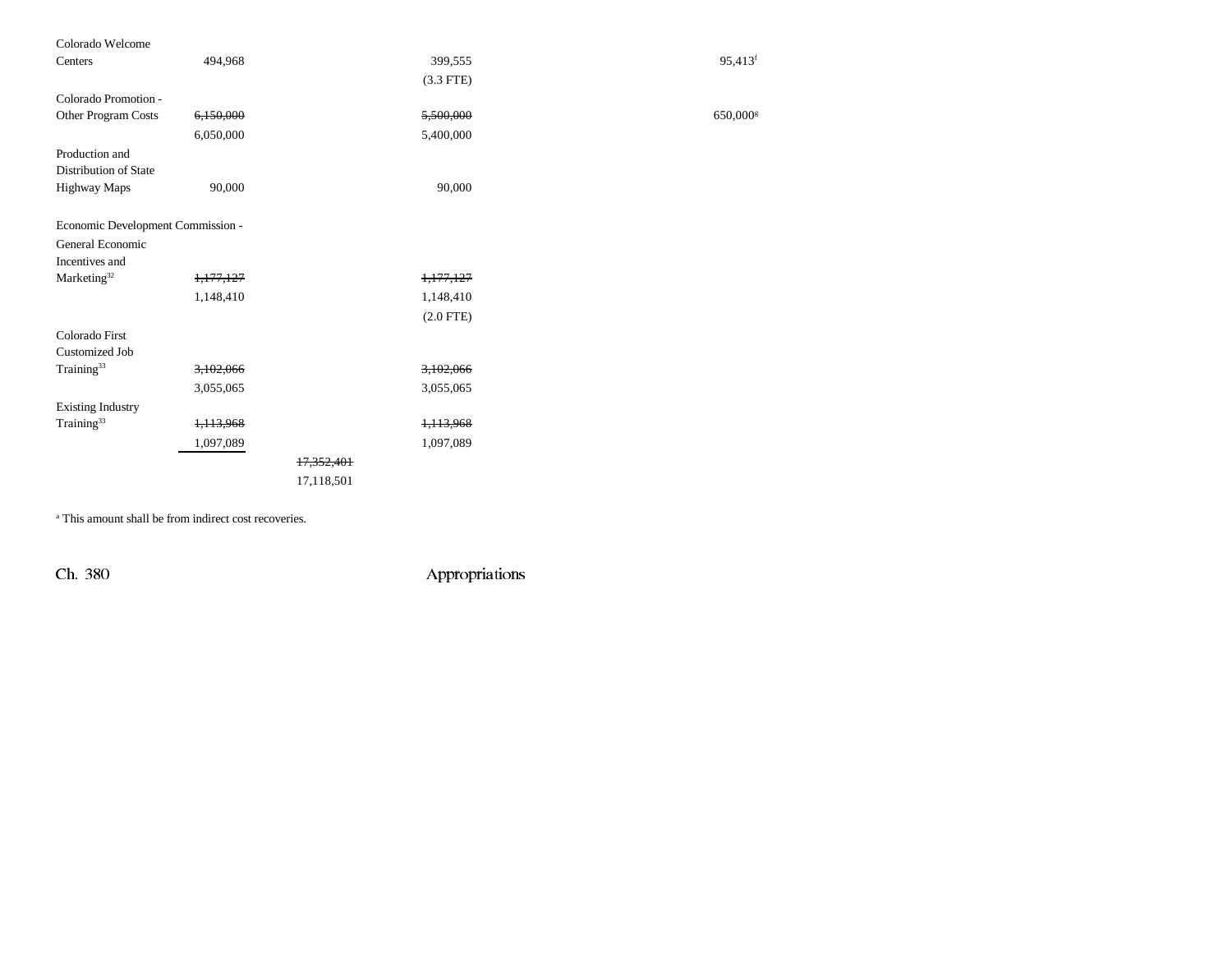## Ch. 380 Appropriations

|                   |       |                | APPROPRIATION FROM |              |               |                |  |  |
|-------------------|-------|----------------|--------------------|--------------|---------------|----------------|--|--|
| <b>ITEM &amp;</b> | TOTAL | <b>GENERAL</b> | <b>GENERAL</b>     | CASH         | CASH          | <b>FEDERAL</b> |  |  |
| <b>SUBTOTAL</b>   |       | <b>FUND</b>    | FUND               | <b>FUNDS</b> | <b>FUNDS</b>  | <b>FUNDS</b>   |  |  |
|                   |       |                | <b>EXEMPT</b>      |              | <b>EXEMPT</b> |                |  |  |
| ¢                 |       |                |                    |              |               |                |  |  |

<sup>b</sup> These amounts shall be from various fees collected.

c This amount shall be from the Minority Business Fund pursuant to Section 24-49.5-104, C.R.S.

<sup>d</sup> This amount shall be from grants and donations.

e This amount shall be transferred to the Department of Agriculture and is shown here for informational purposes only.

f This amount shall be from reserves in the Colorado Tourism Promotion Fund pursuant to Section 24-49.7-106, C.R.S.

g Of this amount, \$500,000(T) shall be from the Economic Development Fund, and \$150,000 shall be from grants, donations and reserves in the Colorado Tourism Promotion Fund pursuant to Section 24-49.7-106, C.R.S.

## **(5) OFFICE OF INNOVATION AND TECHNOLOGY34, 35, 36, 37, 38, 39**

| <b>Personal Services</b>             | 1,078,715 |           | 1,078,715    |
|--------------------------------------|-----------|-----------|--------------|
|                                      | 1,063,990 |           | 1,063,990    |
|                                      |           |           | $(15.5$ FTE) |
| <b>Operating Expenses</b>            | 244,864   |           | 244,864      |
| Legal Services for $\frac{110}{110}$ |           |           |              |
| 17 hours                             | 6,427     |           | 6,427        |
|                                      | 1,000     |           | 1,000        |
|                                      |           | 1,330,006 |              |
|                                      |           | 1,309,854 |              |

### **TOTALS PART IV**